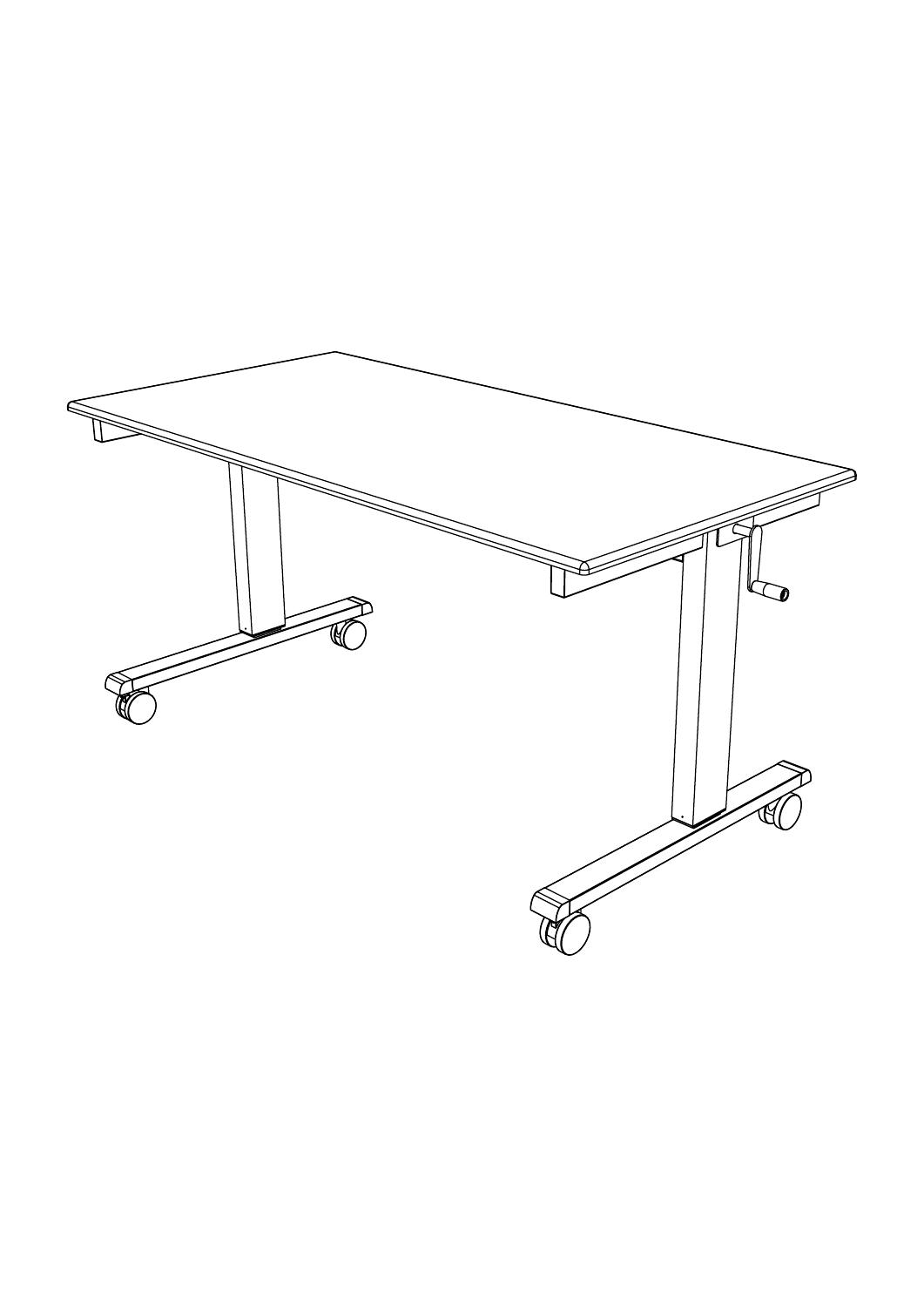### **Table of Contents**

| <b>Assembly and Installation</b> |
|----------------------------------|
|                                  |
|                                  |
|                                  |
|                                  |
|                                  |
|                                  |
|                                  |
|                                  |

### ATTENTION!

Do not fully tighten screws until completely assembled

## TOOLS NEEDED:

Mallet P

# WE ARE GIVING YOU A STANDING OVATION

You did it! You took the first step towards healthier living by purchasing our stand up desk. We couldn't be happier to have you joining the millions of people who were tired of sitting around and ready to take a stand for a healthier life.

This desk was built with you in mind and every detail was carefully crafted. The following assembly guide is best accomplished with two people. If you have any questions or concerns contact your local dealer.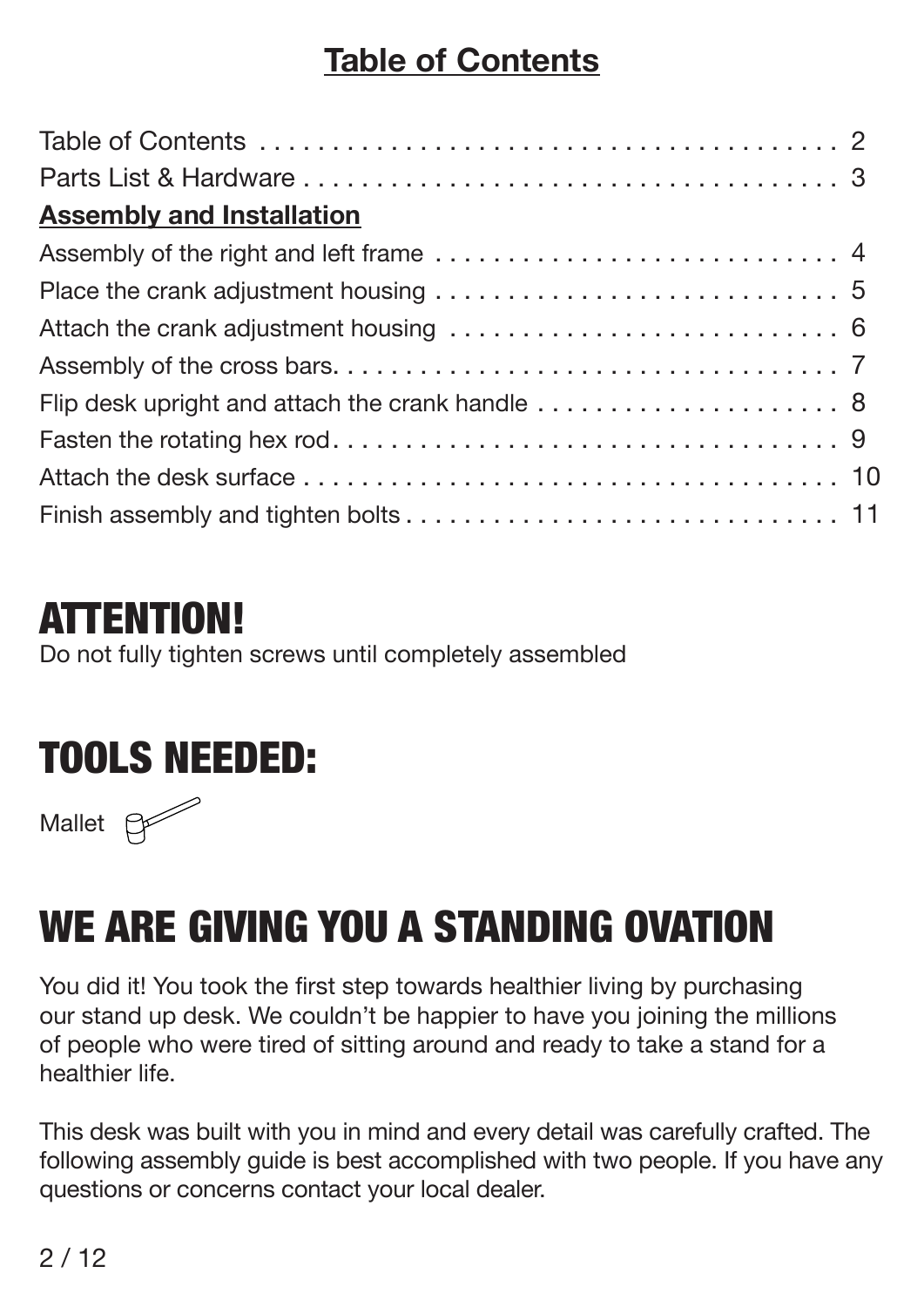

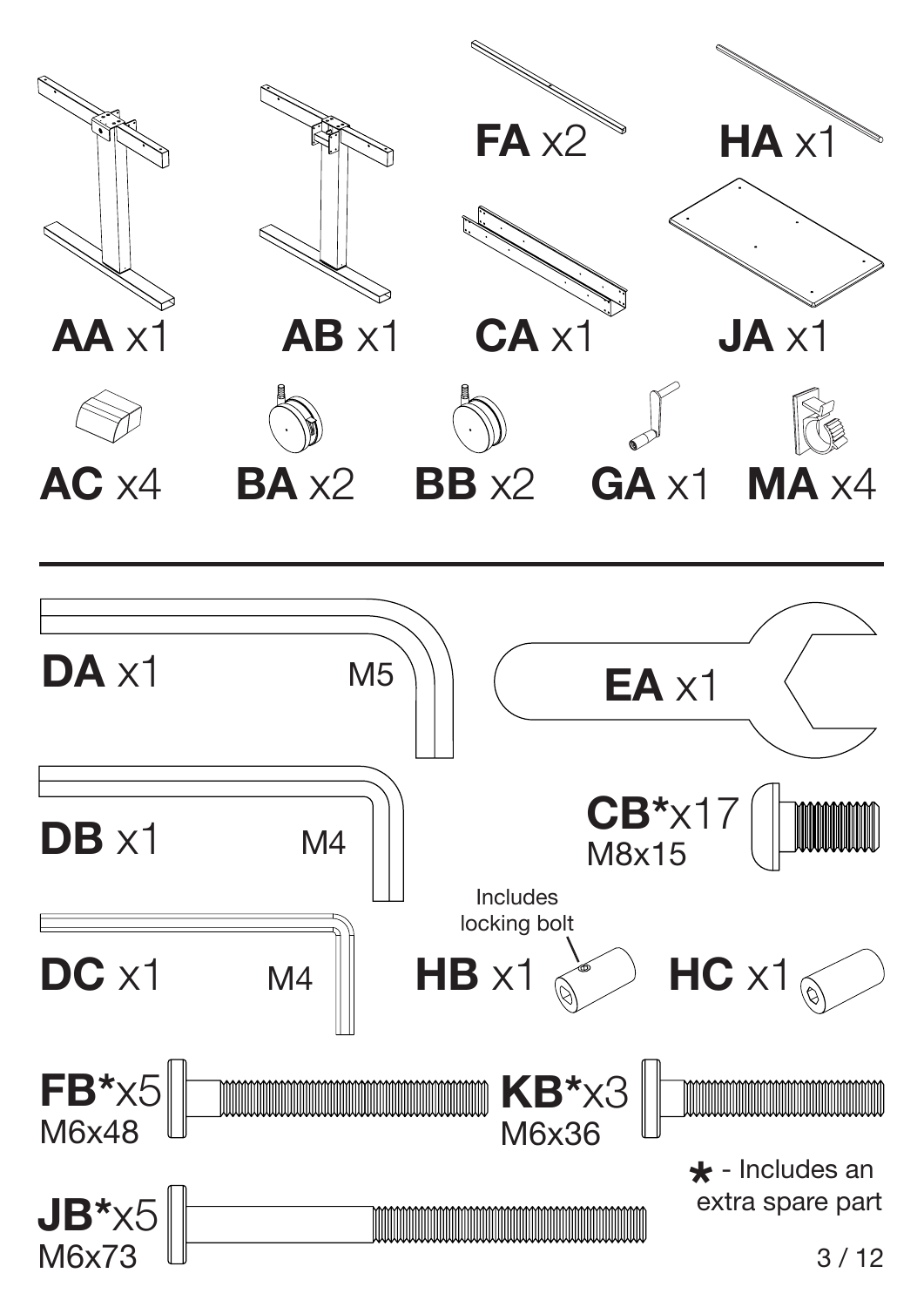

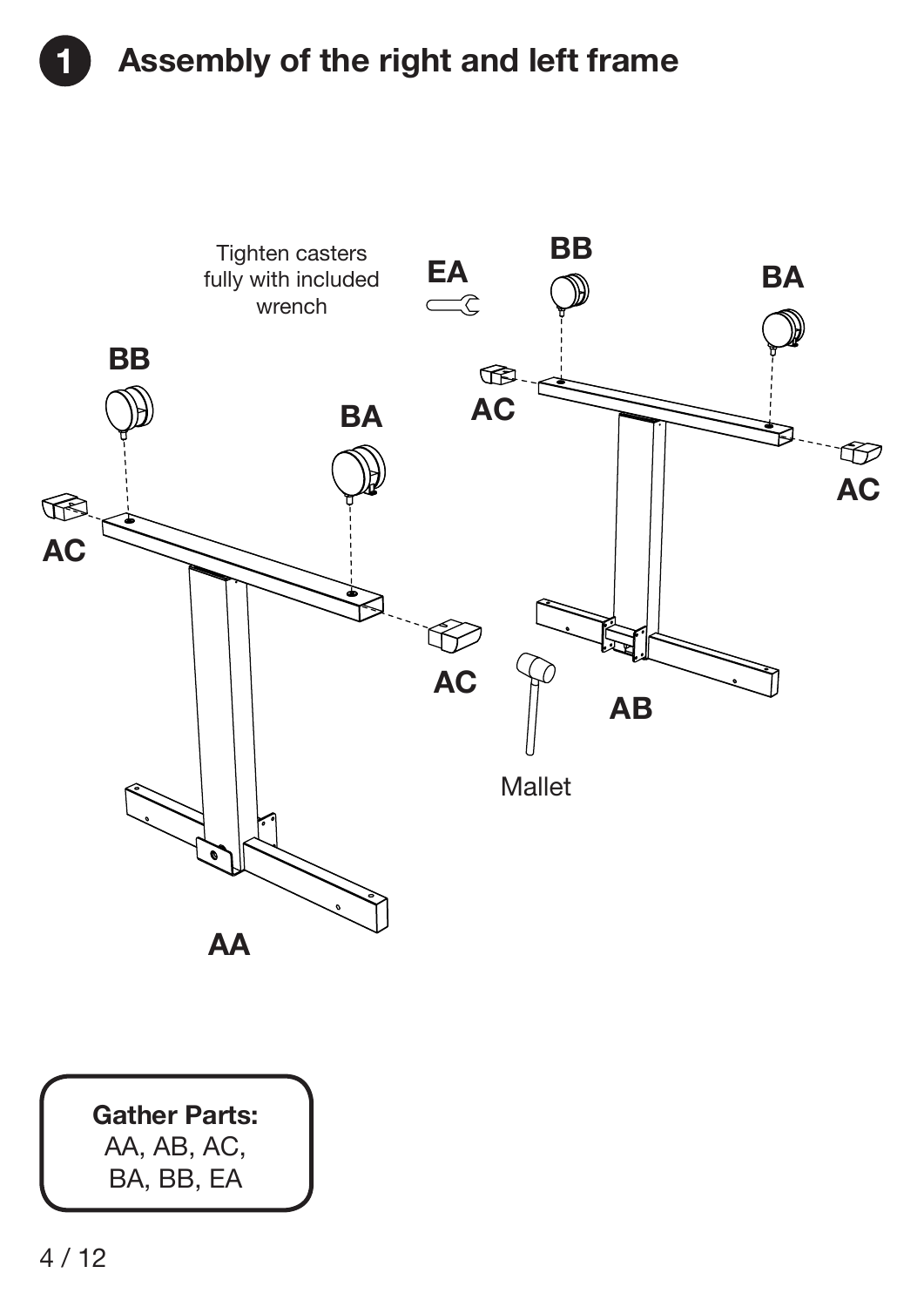#### **2 Place the crank adjustment housing**



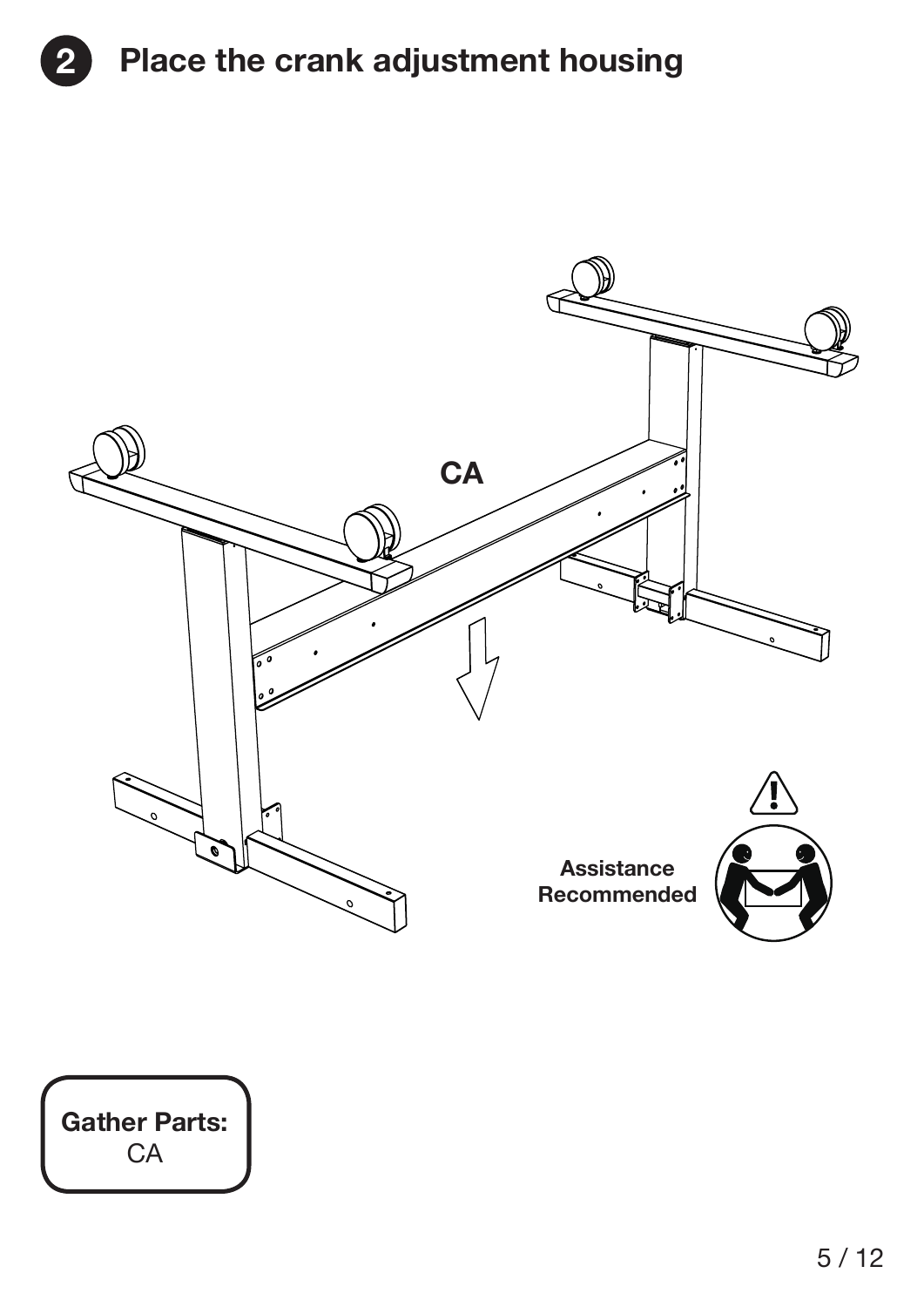



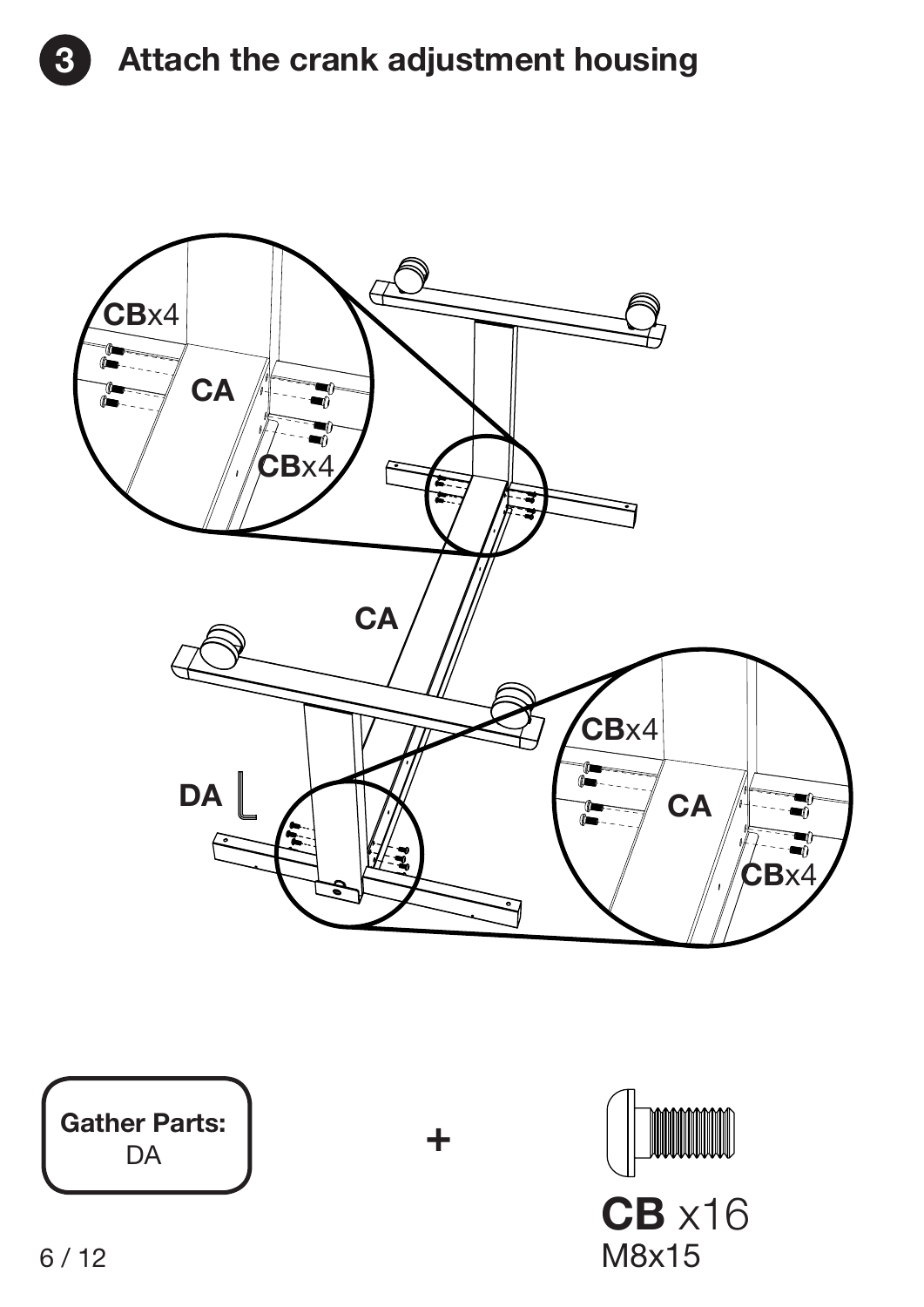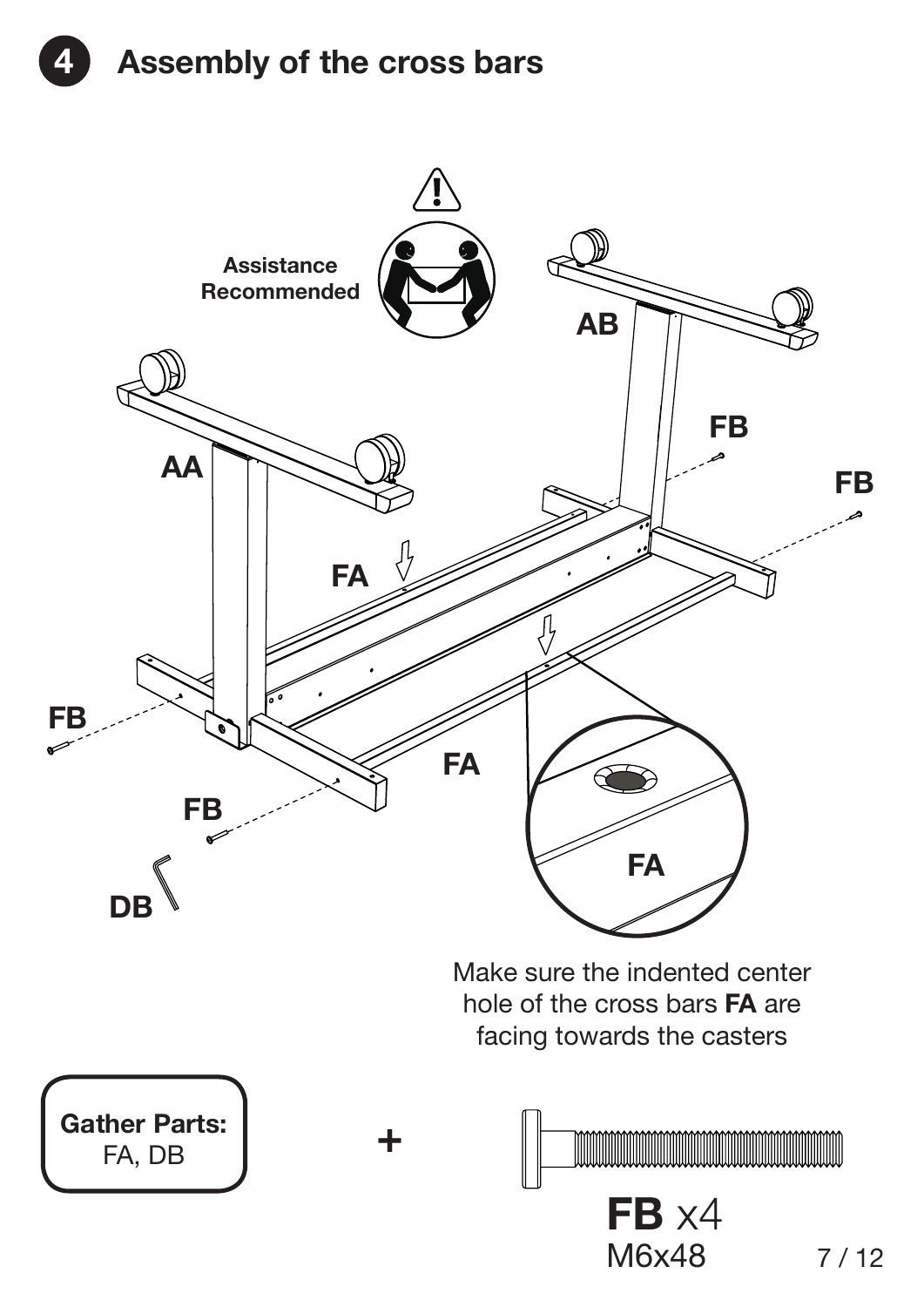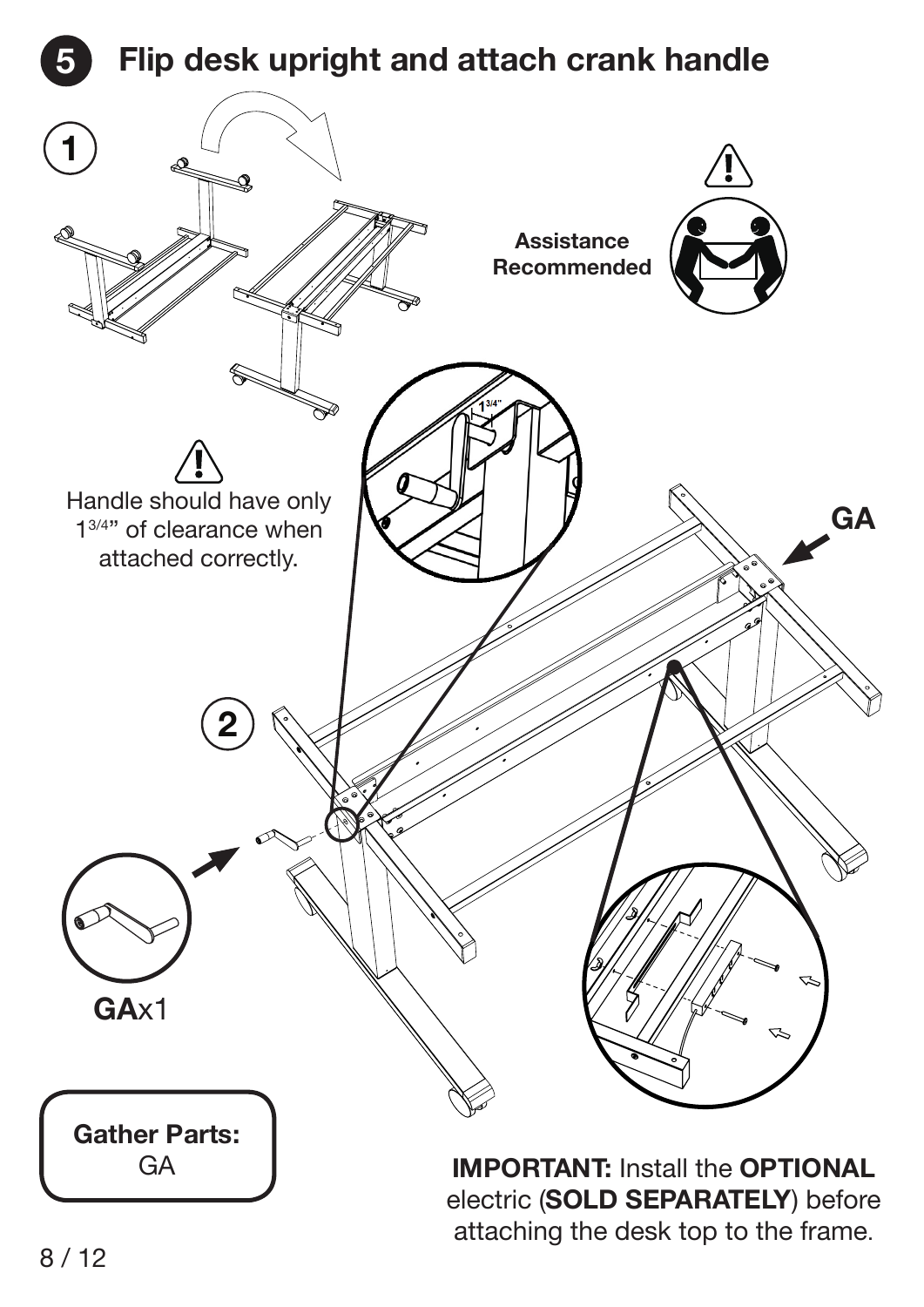#### **6 Fasten the rotating hex rod**

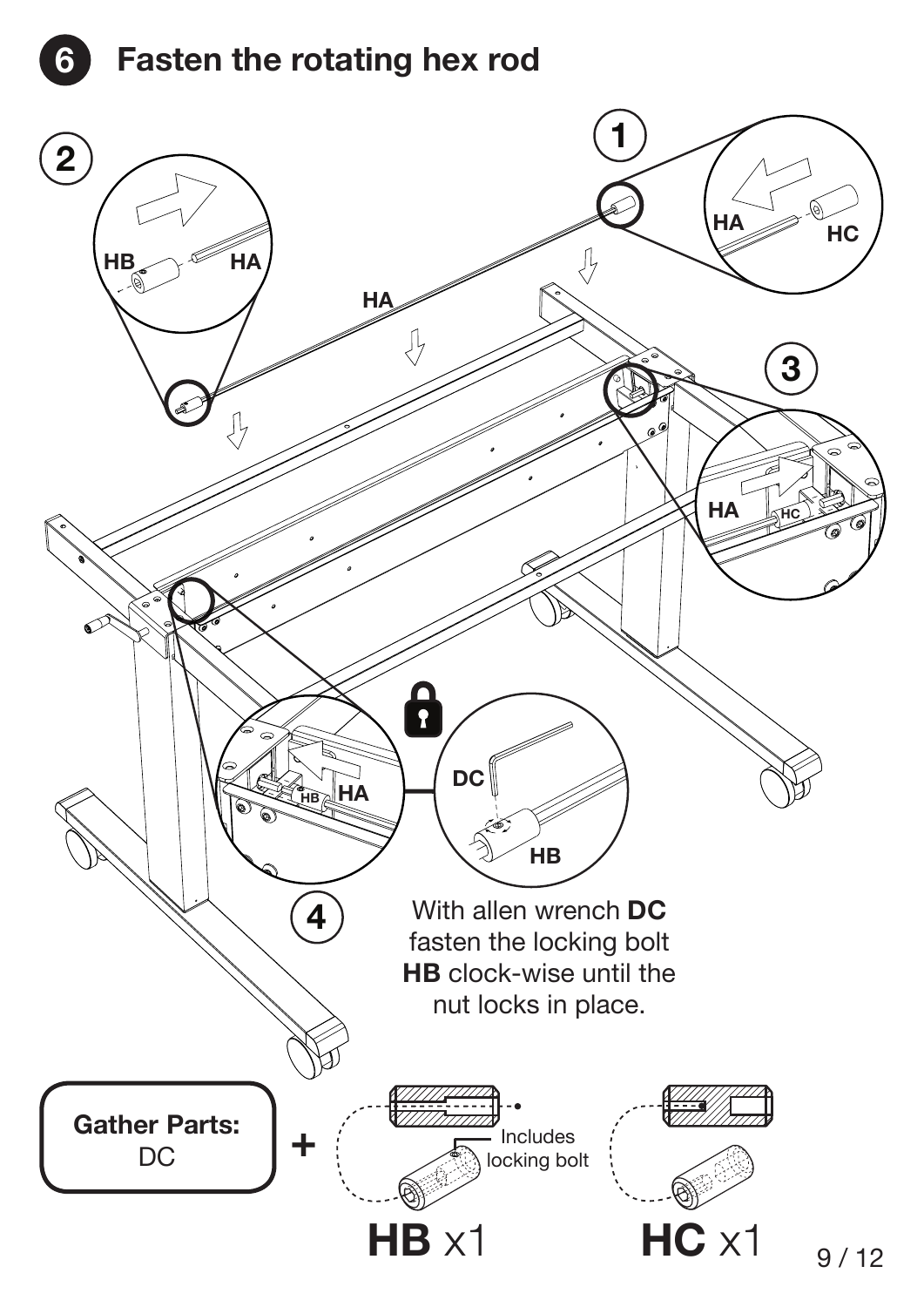**7 Attach the desk surface**



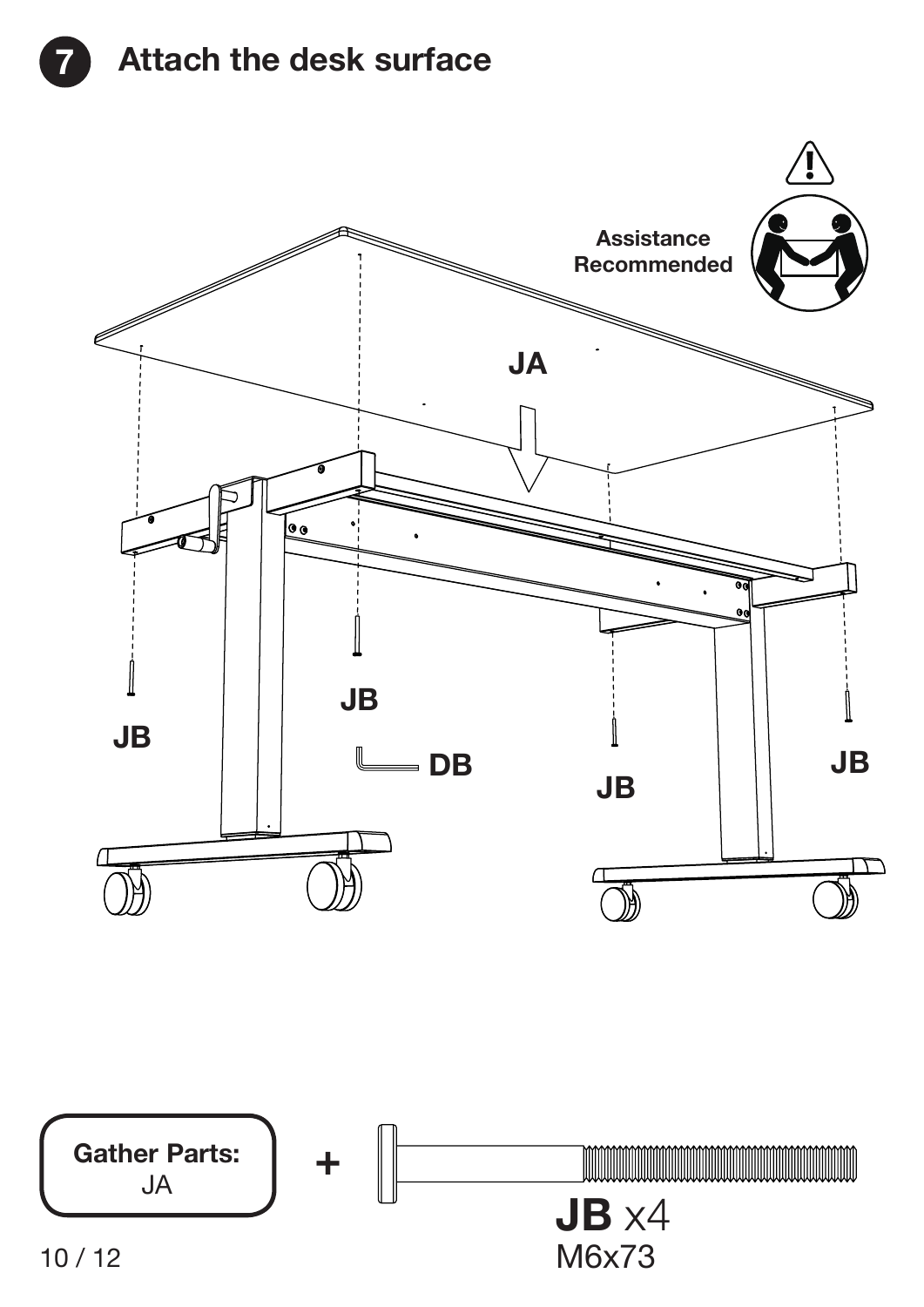#### **8 Finish assembly and tighten bolts**





11 / 12